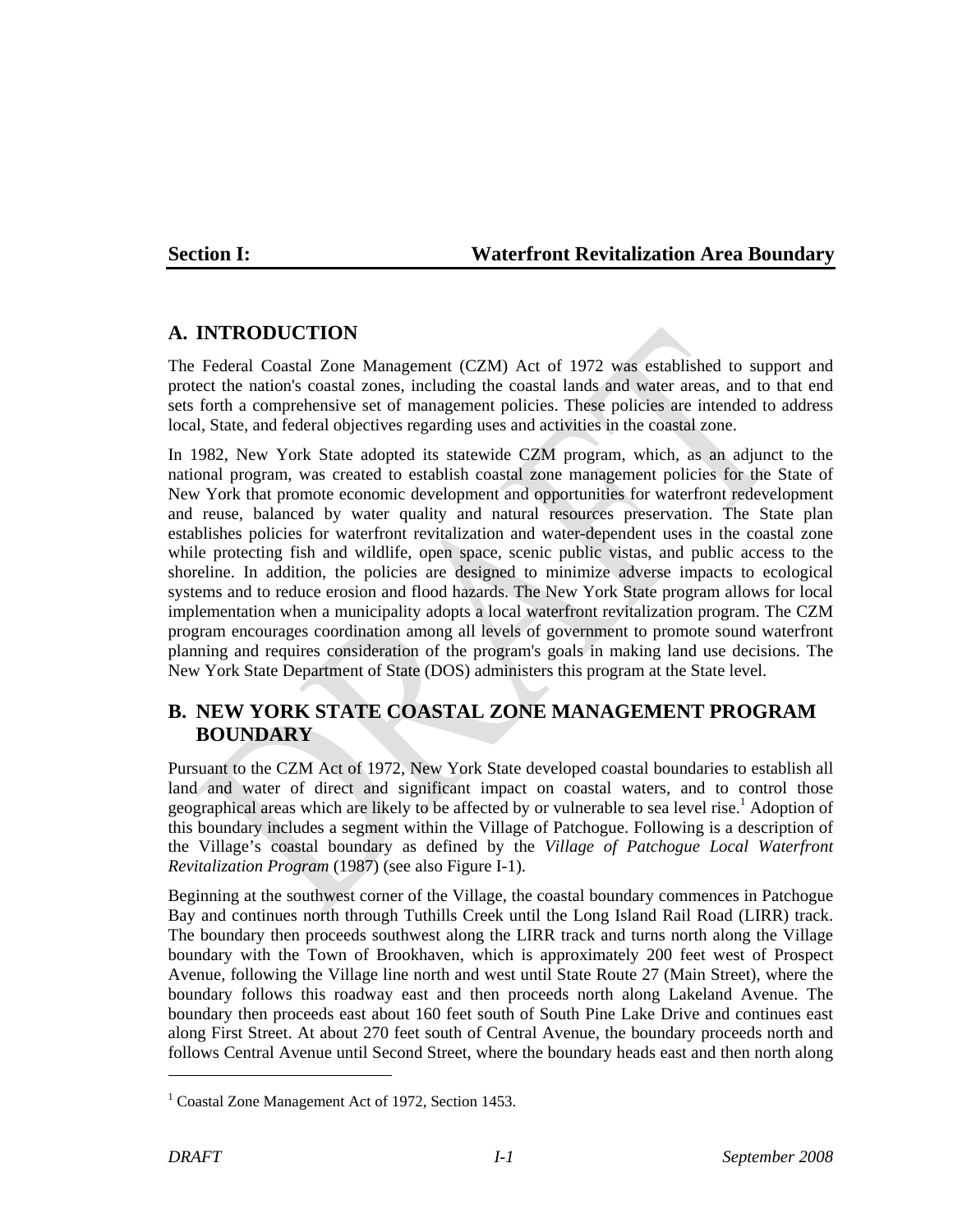Shore Drive. Almost at the north Village boundary, the coastal boundary proceeds east along Roe Boulevard, south along Shore Road, east again along Lakewood Street (following the Village boundary), and then south along Jennings Avenue. The boundary continues south and, after Jennings Avenue ends, follows Haven Avenue and Railroad Avenue, still south, then proceeds west along Sephton Street and south along West Avenue, and east along Laurel Street. The boundary continues east along Pearl Street, north along Rider Avenue, east along Marvin Street, south along Bay Avenue (at the Village's easternmost boundary), and finally ends in Patchogue Bay.

As shown in Figure I-1, the LWRP study area is within the Tuthills Creek, Patchogue River, and Little Creek watersheds. Land within the study area drains into these water bodies.

## **C. VILLAGE OF PATCHOGUE COASTAL ZONE MANAGEMENT HISTORY**

The Village of Patchogue, Suffolk County Department of Planning, and DOS have undertaken a number of significant planning studies for the coastal zone over the past few decades. These studies, which are described in greater detail in Section II, include the 1987 LWRP, *Patchogue River Maritime Center Plan* (1999), *Village of Patchogue Downtown Business District Study* (2002), and *Redevelopment Action Plan for the Patchogue River Northeast Quadrant* (2005). Key planning issues identified in the studies include economic revitalization; water quality improvements; increased waterfront public access (while protecting coastal resources); protection of community character (e.g., historic and maritime character); and enhancement of scenic vistas.

### **D. PROPOSED CHANGE TO NEW YORK STATE COASTAL ZONE MANAGEMENT PROGRAM BOUNDARY AND JUSTIFICATION**

As part of this plan, there are three proposed extensions of the coastal zone management area. The extensions are proposed based on hydrology, and encompass Pine Lake and adjacent wetlands, wetlands north of Great Patchogue Lake, and land along the eastern Village boundary between Marvin and Edwards Streets (see Figure I-1). The first proposed extension is in the northwestern portion of the Village and reaches north of Pine Lake to the Village of Patchogue boundary. With this extension to the LWRP boundary, all of the surface waters in the Village are included in the study area. Surface waters are key features that help define Patchogue's coastal area. The second proposed extension is north of Great Patchogue Lake, commencing at Roe Boulevard and extending north to the Village boundary. This extension encompasses wetlands north of Great Patchogue Lake. With this extension, virtually all of the Village's wetlands are included within the LWRP boundary. Wetlands are another defining feature of Patchogue's coastal area, and offer important benefits (e.g., flood and stormwater control, wildlife habitat, and water quality improvement). The third proposed extension is between Marvin and Edwards Streets along the Village's eastern boundary. This area was included because of historic flooding and high water table. Surface runoff and drainage from this area directly affect Rider Avenue Park's wetlands, in southeast Patchogue.

With the proposed extensions, the LWRP study area comprises about 805 acres within the Village of Patchogue. The proposed LWRP boundary is generally defined by the Village municipal boundary to the north, Patchogue Bay/Great South Bay to the south, and Atlantic Avenue to the west. The eastern boundary generally extends to Jennings Avenue and West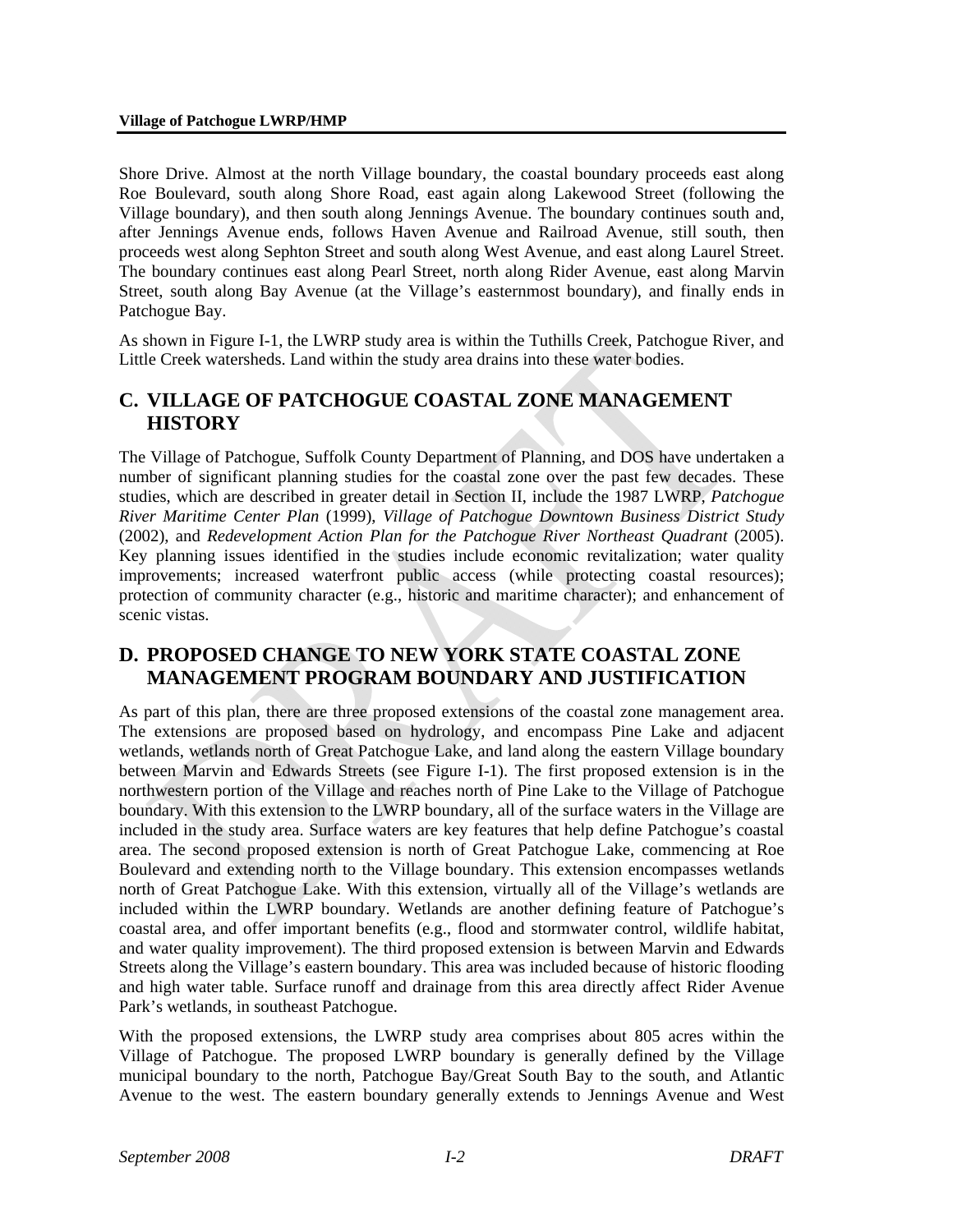Avenue (County Road 19); however, south of Laurel Street and Marvin Street, the eastern boundary continues to Bay Avenue.

# **E. PROJECT GOALS AND OBJECTIVES**

Goals and objectives of the LWRP/HMP include:

- Identify highest and best uses of the waterfront and encourage appropriate waterfront development;
- Provide a balance of uses for the coastal area, including residential, commercial, maritime industrial, and recreational uses;
- Protect marine infrastructure and historic maritime uses;
- Encourage existing and new water-dependant uses, and support new marinas, boatyards, yacht clubs, swimming beaches, and shellfishing;
- Protect water quality and support designation of vessel no-discharge zones;
- Promote waterfront recreation, tourism, revitalization, and Main Street connectivity;
- Promote public access to the water;
- Maintain and enhance natural resources (e.g., through stormwater management);
- Provide necessary commercial fishing support facilities;
- Promote economic growth by encouraging private investment along the waterfront as well as State and federal funding for community projects;
- Modify applicable coastal zone policies to facilitate LWRP/HMP implementation;
- Define short- and long-term implementation strategies; and
- Ensure State and federal consistency in decision-making.